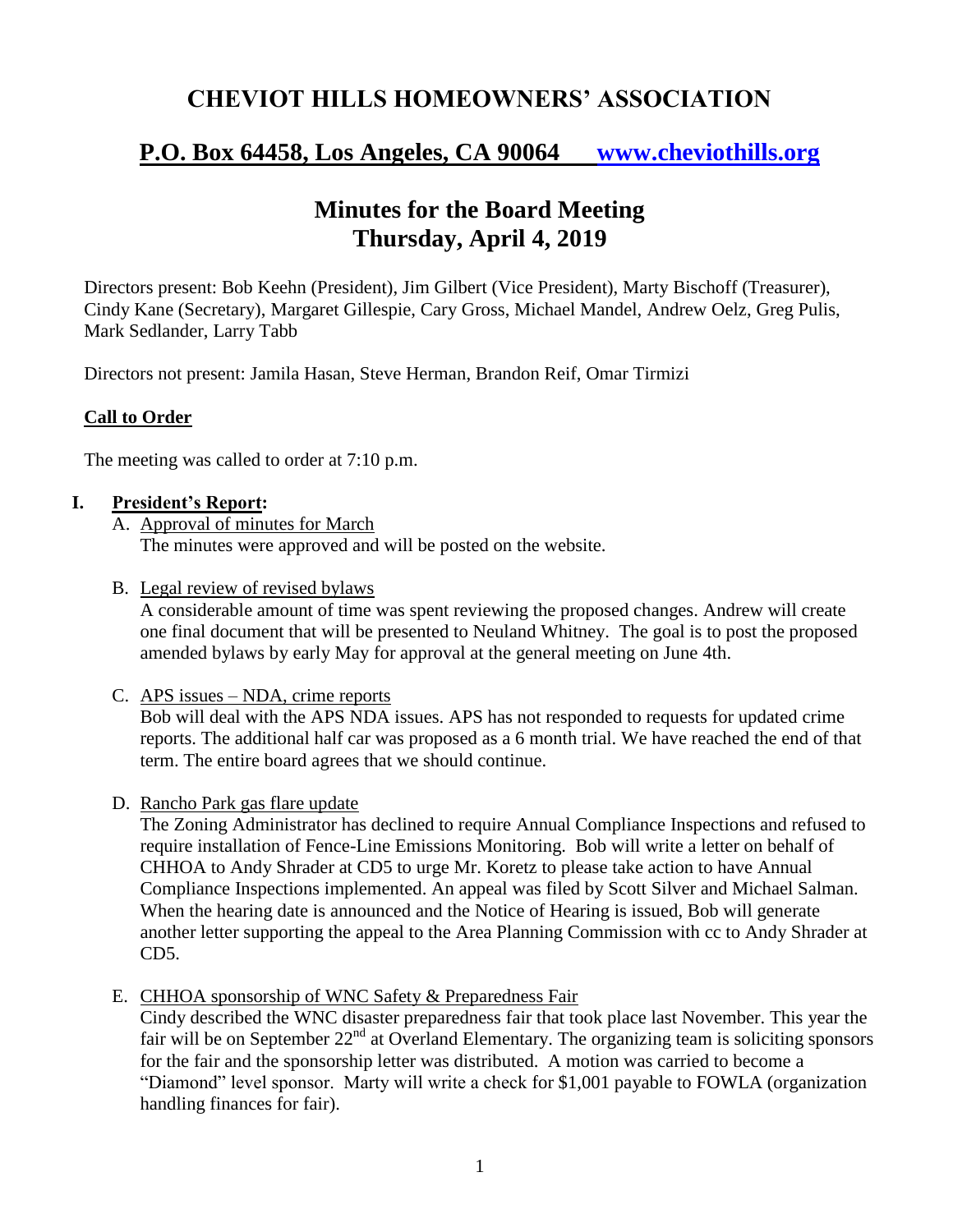F. CHHOA annual meeting, elections

The following board members are up for re-election this year: Bob Keehn, Margaret Gillespie, Cary Gross, Steve Herman, Andrew Oelz, Greg Pulis, and Larry Tabb. The date of the annual meeting with elections will take place on Tuesday, June  $4<sup>th</sup>$ . Cindy will check with Vista Del Mar to confirm availability of meeting space.

- G. Pick Pico/Celebrate Israel same weekend this year Adee Doree (of Celebrate Israel) was out of town and could not attend our meeting. She will be invited to our May meeting.
- H. WNC elections Colleen retained her seat in the recent WNC elections.
- I. Funds from 10000 Santa Monica payable to West LAPD and local LAFD stations, schools, libraries and parks FOWLA has received and will disburse the funds.
- J. Proposed cell tower on Motor Avenue

There are currently 3 cell towers at Motor & Forrester. There is a proposal to install a 4<sup>th</sup> tower. Bob and Jim will be meeting with the company rep that creates proposals for cell towers. This proposed tower is for AT&T and will be designed to look like an old lamp post or antenna.

#### **II. SECRETARY'S REPORT/MEMBERSHIP**

Dues currently stand at 324. Jason has mailed most of the membership discounts cards to dues-paying homeowners.

#### **III. FINANCIAL REPORT**

There were no questions about the March report. Marty indicated that the check for annual storage has not been cashed. The storage company has records of having received the check. Marty or Bob will go check on the materials being stored and decide if the HOA needs to continue paying for this service. Bob reported that he has not heard anything further about the loan supposedly given to the HOA by Fix the City back in 2013.

#### **IV. OTHER BUSINESS**

- A. Landscaping of medians crews are out there maintaining the medians.
- B. Neighborhood filming Following the filming of a pilot on Dunleer a neighbor reported on NextDoor her dissatisfaction with filming. Bob reached out to her and spoke to FilmLA. If the pilot gets picked up, FilmLA will have to rethink the schedule and work with residents to minimize inconveniences.
- C. Cheviot Hills Tree Project Bob followed up with Fox. Two years ago Fox sent a check for \$6,600. His contact at Fox will follow up with him in a couple of months to determine what level of financial support may still exist following the Disney buyout.
- D. Cheviot Hills Park there is concern about the condition of the grass after the Israeli Festival.
- E. Neighborhood Watch/Security Neighborhood Watch Meeting March 9<sup>th</sup> with Block Captains and Officer Baker. Officer Baker will provide regular crime updates to block captains. Vista Del Mar Update: Recently Captain Goddard and SLO Chris Baker had a productive meeting with the Vista Del Mar (VDM) Staff (CEO Nancy Tallerino and the Sr. VP Amy Jaffe).